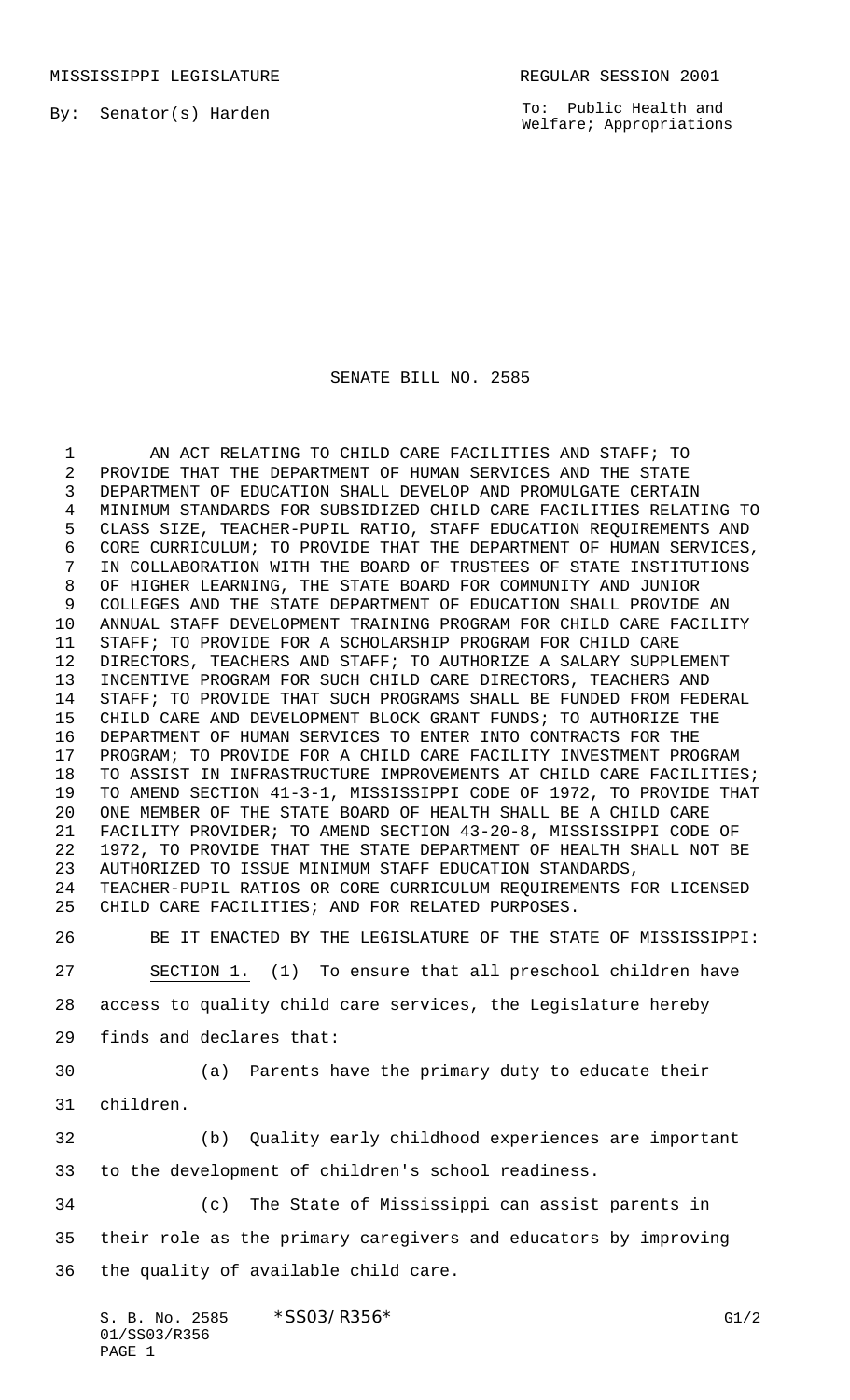(d) The most important indicators of the quality of child care are the education, compensation and consistency of the teachers.

 (e) Southeastern states that have developed effective child care scholarship and salary supplement programs have been proven to increase child care staff's education level and improve the consistency of the teachers by reducing child care staff turnover.

 (2) The Department of Human Services, in collaboration with the State Department of Education, shall on or before January 1, 2002, develop and promulgate regulations establishing standards for all providers participating in any state or federally subsidized child care program, which shall include the following minimum requirements:

 (a) Child care services shall only be provided in an appropriately licensed facility meeting fire and safety regulations, children's immunization and health status records, and criminal history background record check information required by the State Department of Health;

 (b) Directors of child care centers, lead teachers in centers and assistant teachers in centers shall meet minimum educational requirements in order to develop appropriate staffing requirements;

 (c) Class size shall be limited to ten (10) children per classroom, unless otherwise determined jointly by the Department of Human Services and the State Department of Education;

 (d) The teacher-pupil ratio shall consist of one (1) licensed teacher and one (1) teacher assistant for each classroom of ten (10) children, unless otherwise determined jointly by the Department of Human Services and the State Department of Education;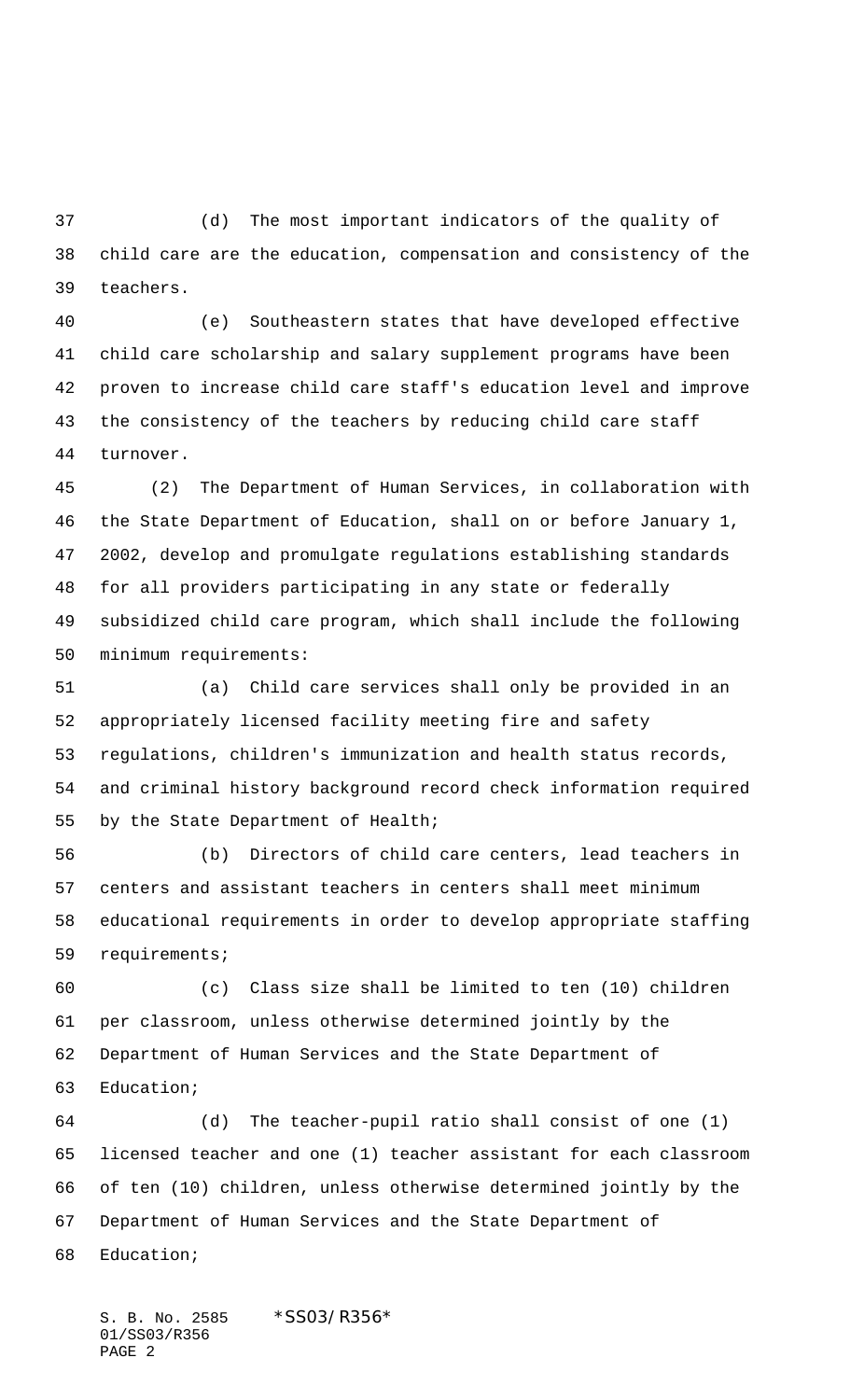(e) All teachers in child care centers are required to receive child development training annually;

 (f) Playground regulations conforming to the U.S. Consumer Product Safety Commission guidelines, or other appropriate standard, shall be complied with to ensure outdoor play areas are free from hazards that could injure children; and

 (g) Age appropriate core curriculum shall be followed as adopted jointly by the Department of Human Services and the State Department of Education.

 (3) In order to improve the educational level of child care staff, the State Department of Human Services, in collaboration with the Board of Trustees of State Institutions of Higher Learning, the State Board for Community and Junior Colleges and the State Department of Education, shall develop and provide an on-going staff training program for directors, teachers and assistant teachers at subsidized child care facilities. All teachers and assistant teachers in child care facilities shall be required to receive child development training annually, and staff may carry over any excess training hours earned to the next year. Topics for such required staff training shall include appropriate areas of early care and child education.

 (4) In order to improve the educational level of child care staff, the State Department of Human Services in collaboration with the Board of Trustees of State Institutions of Higher Learning, the State Board for Community and Junior Colleges and the State Department of Education shall develop and implement a scholarship program to help child care directors, teachers and family child care home providers work toward completion of a Child Development Associate certification or an associate, bachelor or master's degree in early childhood education. The State Department of Human Services shall develop and promulgate regulations governing: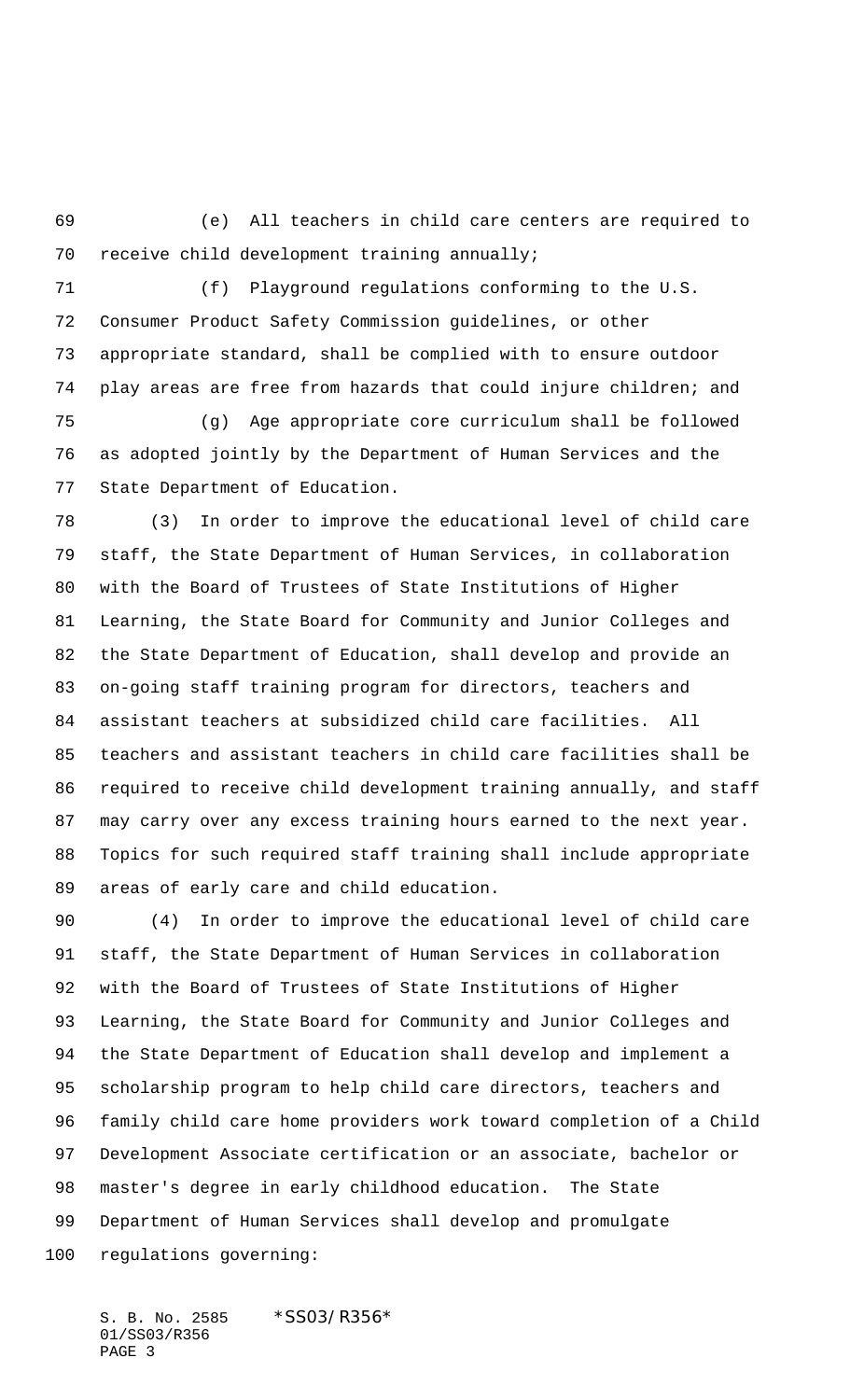(a) Eligibility requirements for the scholarship program;

 (b) The number of child care directors, teachers and family child care home providers who can be served each year, consistent with the available federal funds;

 (c) The amount of scholarship available for each level of education, consistent with available federal funds;

 (d) The number of hours of education that must be completed in each year to continue eligibility; and

 (e) The requirements for continued service in their sponsoring licensed child care program after completion of the scholarship work.

 (5) In order to improve the compensation and consistency of the child care staff, the State Department of Human Services shall develop a salary supplement program for child care directors, teachers and family child care home providers. The State Department of Human Services shall develop and promulgate regulations governing:

(a) Eligibility requirements for the salary supplement;

 (b) The number of child care directors, teachers and family child care home providers who can be served each year, 122 consistent with the available federal funds;

 (c) The amount of salary supplement available for each level of education and responsibility, consistent with available federal funds;

 (d) The requirements for child care staff to have worked for a continuous six-month period in the same licensed child care setting.

 (6) The expense of establishing, maintaining and operating these staff development training, scholarship and salary supplement programs for child care staff shall be paid from the federal Child Care and Development Fund allocations, pursuant to specific appropriation therefor by the Legislature.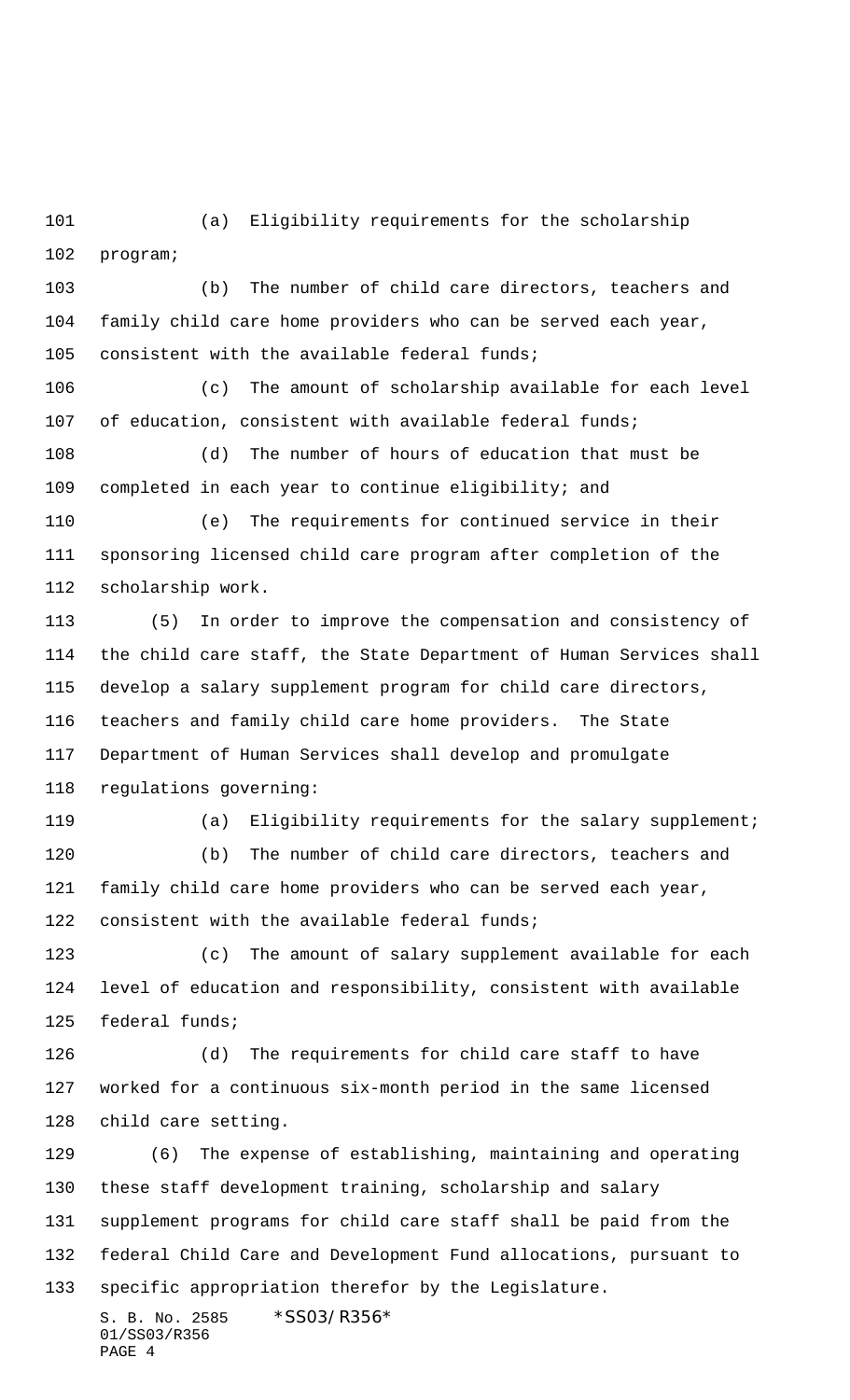(7) The State Department of Human Services shall consider proven child care staff training, child care scholarship and salary supplement models already effective in other states when designing these programs.

 (8) The State Department of Human Services shall develop and carry out an evaluation plan of these staff development, scholarship and salary supplement programs that includes measurements of child care staff's education levels and turnover levels.

 (9) The State Department of Human Services may contract with private, nonprofit organizations to provide these staff training, scholarship and salary supplement programs.

 SECTION 2. (1) There is established the Child Care Facility Investment Program to be administered by the Department of Human Services for the purpose of making grants to counties, municipalities, school districts and other political subdivisions of the state to fund or assist in funding infrastructure investments that improve the quality of services in child care facilities.

 (2) For purposes of this act, "infrastructure investments" include any of the following:

 (a) Renovation of public school buildings to support expanded community use while restricting access to classrooms and administrative offices;

 (b) Renovation and repair of public school playgrounds and/or other areas in order to provide open access to the general public; and

 (c) Renovation and repair of parks and recreational facilities owned by the state or a political subdivision thereof, including school districts.

 (3) A county, incorporated municipality or local school district may apply to the Department of Human Services for a grant under the Child Care Facility Investment Program.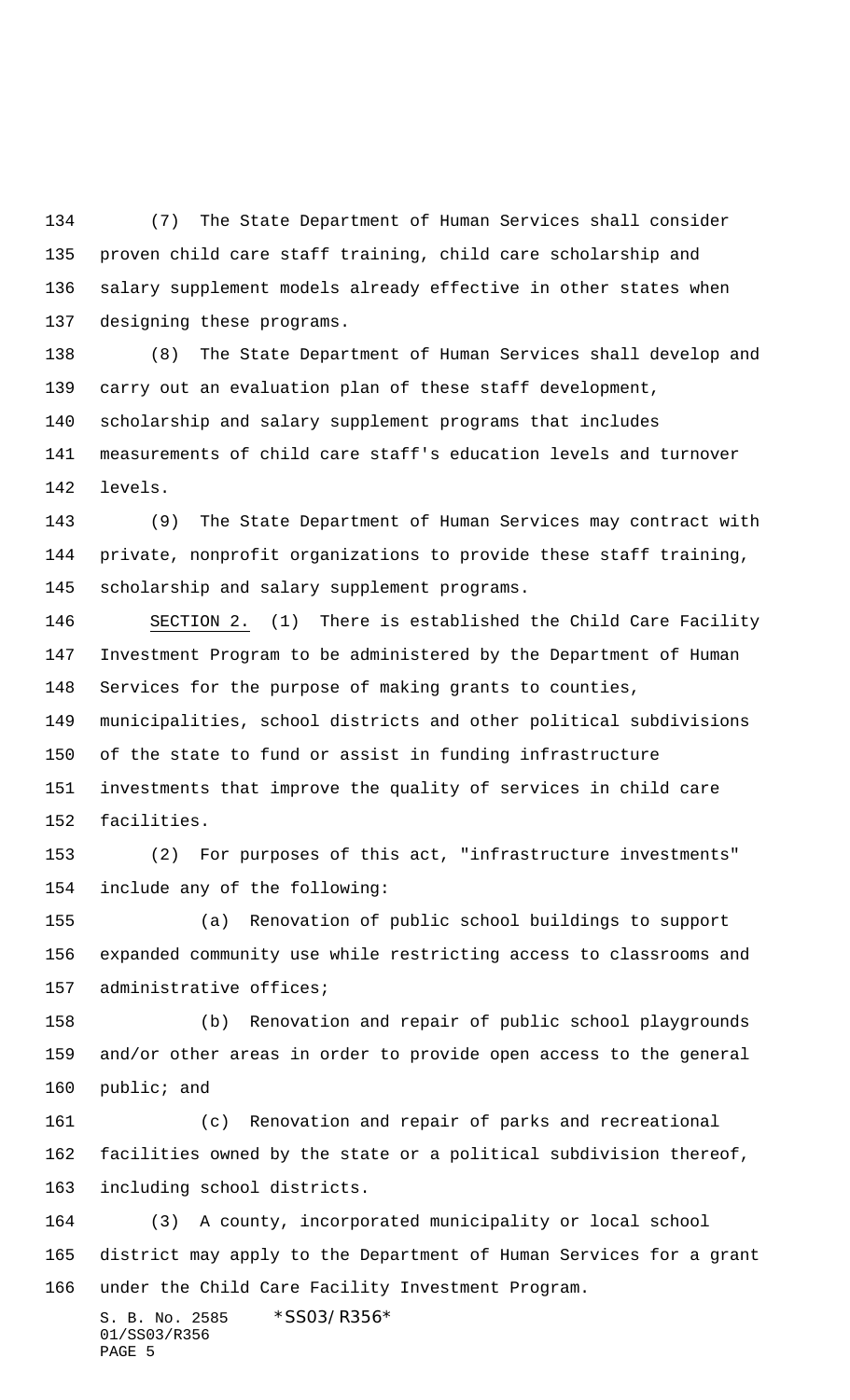(4) The Department of Human Services shall establish the grant program authorized pursuant to this act and grants may be made under this program in amounts not to exceed seventy-five percent (75%) of eligible project costs as established by the Department of Human Services. The Department of Human Services shall establish a formula for the distribution of available grant money under this program that takes into account the per capita income of the county or incorporated municipality and is weighted to target counties and municipalities where the per capita income is below the state average.

 (5) The grants authorized under this program shall be issued only if the private sector or local or federal government or local school district provides matching funds in the amount of twenty-five percent (25%) of the amount of the eligible project costs as established by the Department of Human Services. The matching funds required pursuant to this subsection may be provided in the form of cash or in-kind contributions or any combination of cash or in-kind contributions.

 (6) Each applicant for a grant shall document the need for the proposed project and the benefits to the community and local economic development efforts. Each applicant shall commit to a plan for the long-range maintenance of the facility funded by grants from this program that is considered satisfactory by the Department of Human Services.

 SECTION 3. Section 41-3-1, Mississippi Code of 1972, is amended as follows:

 41-3-1. (1) The present members of the State Board of Health shall continue to serve until July 1, 1980, whereupon the board shall be reconstituted as follows:

S. B. No. 2585 \*SS03/R356\* 01/SS03/R356 PAGE 6 There is hereby created the State Board of Health which shall consist of thirteen (13) members, appointed by the Governor with the advice and consent of the Senate, as hereinafter set forth: two (2) of whom shall be from each congressional district as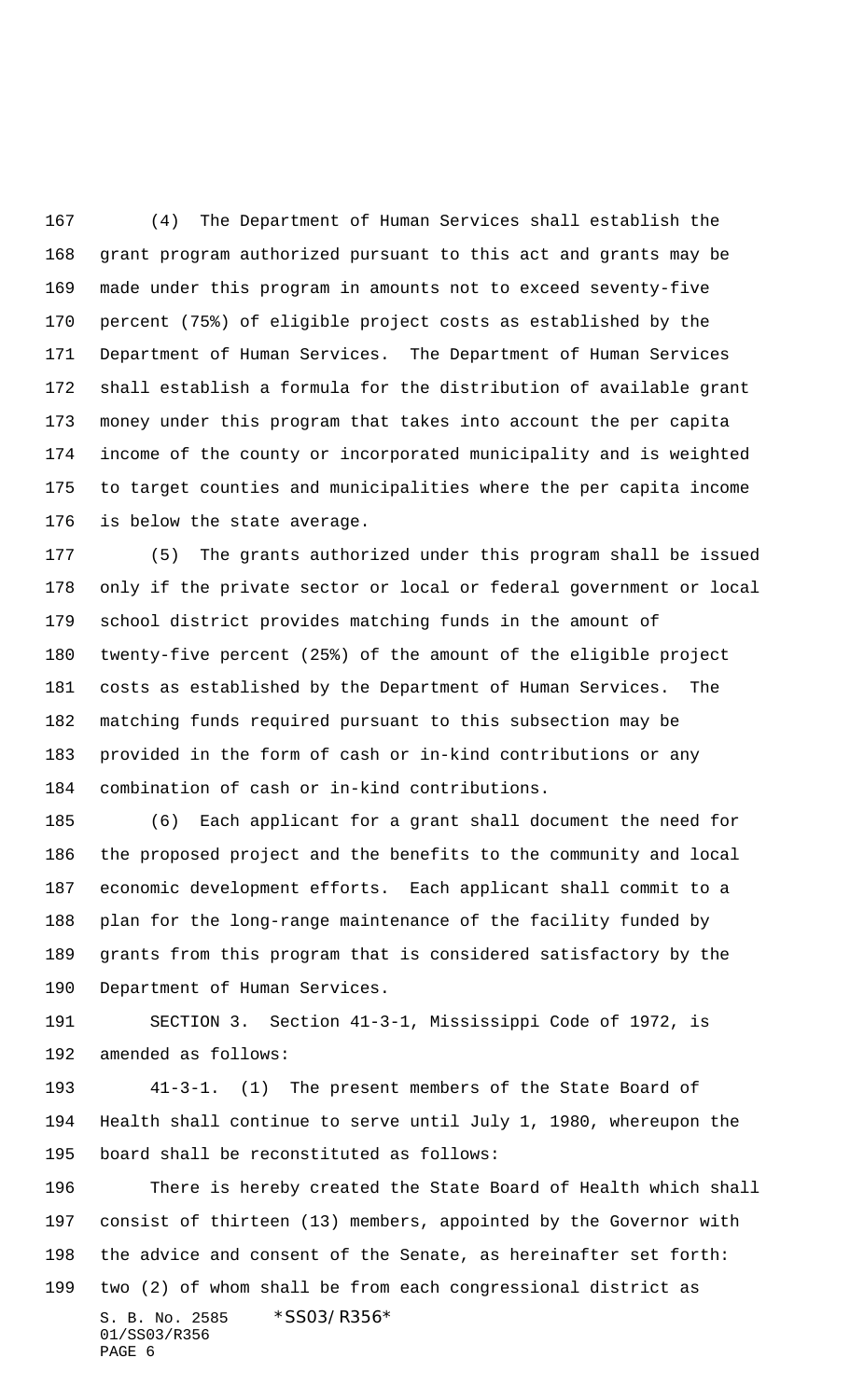constituted on January 1, 1980, and three (3) of whom shall be from the state at large. The members so appointed shall either be engaged professionally in rendering health services or shall be consumers of health services who have no financial interest in any 204 provider thereof. At least one (1) appointee shall be an owner or director of a licensed child care facility. All appointees shall be persons knowledgeable in at least one (1) of the matters of jurisdiction of the board.

 (2) The original appointments of the reconstituted board shall be made no later than June 30, 1980, for terms to begin on July 1, 1980. The Governor shall designate the initial terms of the members of the board as follows: Four (4) members shall be appointed for a term which expires July 1, 1982; four (4) members shall be appointed for a term which expires July 1, 1984; and five (5) members shall be appointed for a term which expires July 1, 1986. Thereafter, all succeeding appointments shall be for terms of six (6) years from the expiration of the previous term. Vacancies in office shall be filled by appointment of the Governor in the same manner as the appointment to the position which becomes vacant, subject to the advice and consent of the Senate at the next regular session of the Legislature. An appointment to fill a vacancy other than by expiration of a term of office shall be for the balance of the unexpired term.

 SECTION 4. Section 43-20-8, Mississippi Code of 1972, is amended as follows:

 43-20-8. (1) The licensing agency shall have powers and duties as set forth below in addition to other duties prescribed under this chapter:

S. B. No. 2585 \*SS03/R356\* 01/SS03/R356 PAGE 7 (a) Promulgate rules and regulations concerning the licensing and regulation of child care facilities as defined herein provided, however, that the licensing agency shall specifically not be authorized to establish minimum education standards for administrators or teachers, minimum teacher-pupil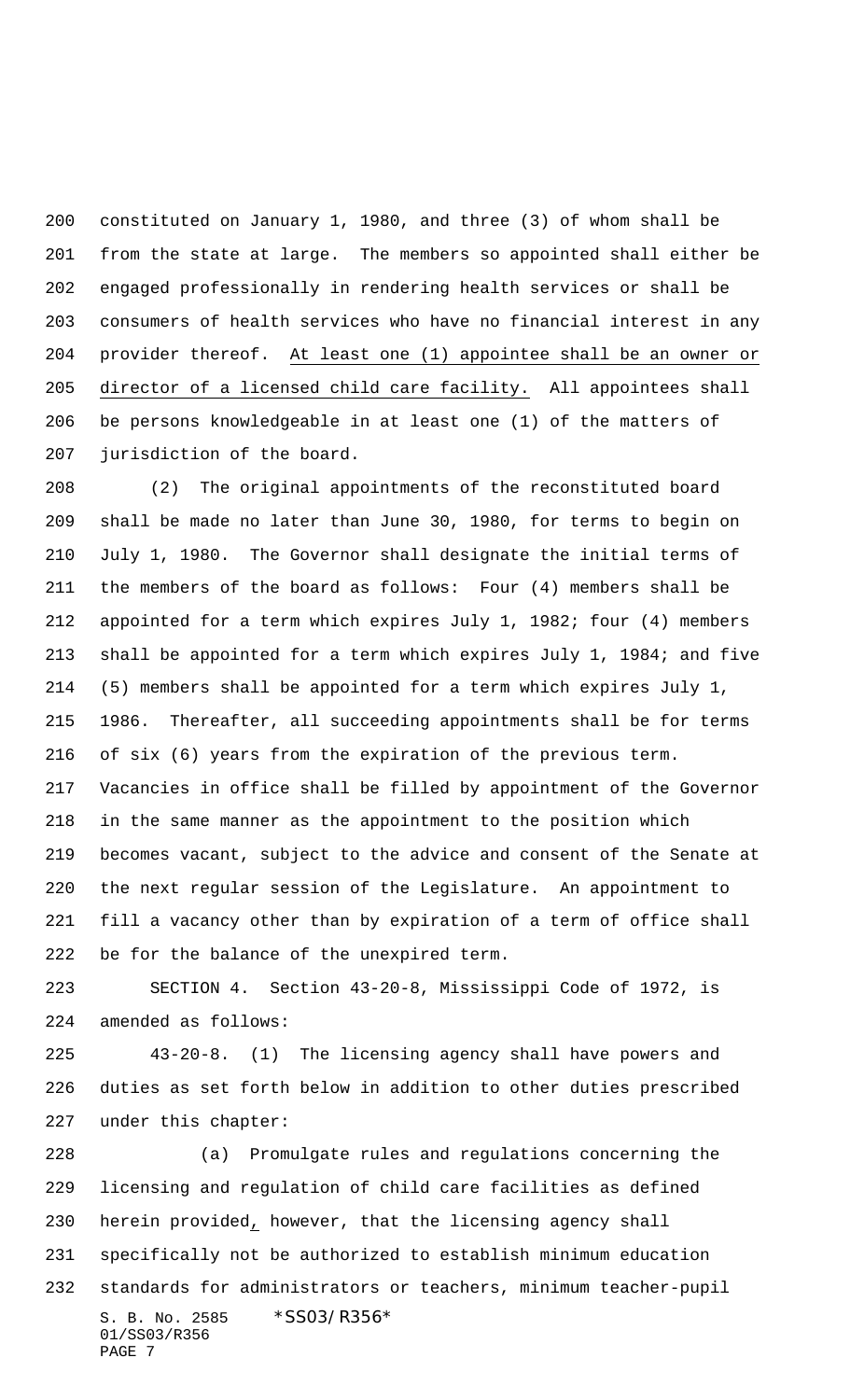ratios or minimum core curriculum requirements at child care facilities for licensure purposes;

 (b) Have the authority to issue, deny, suspend, revoke, restrict or otherwise take disciplinary action against licensees as provided for in this chapter;

 (c) Set and collect fees and penalties as provided for in this chapter; and

 (d) Have such other powers as may be required to carry out the provisions of this chapter.

 (2) Child care facilities shall assure that parents have welcome access to the child care facility at all times.

 (3) Child care facilities shall require that, for any current or prospective caregiver, current criminal records background checks and current child abuse registry checks are obtained. In order to determine the applicant's suitability for employment, the applicant shall be fingerprinted. If no disqualifying record is identified at the state level, the fingerprints shall be forwarded by the Department of Public Safety to the FBI for a national criminal history record check.

 (4) The licensing agency shall require to be performed a criminal records background check and a child abuse registry check for any and all operators of a child care facility and any person living in a residence used for child care. In order to determine the applicant's suitability for employment, the applicant shall be fingerprinted. If no disqualifying record is identified at the state level, the fingerprints shall be forwarded by the Department of Public Safety to the FBI for a national criminal history record check.

 (5) The licensing agency shall have the authority to exclude a particular crime or crimes or a substantiated finding of child abuse and/or neglect as disqualifying individuals or entities for prospective or current employment or licensure.